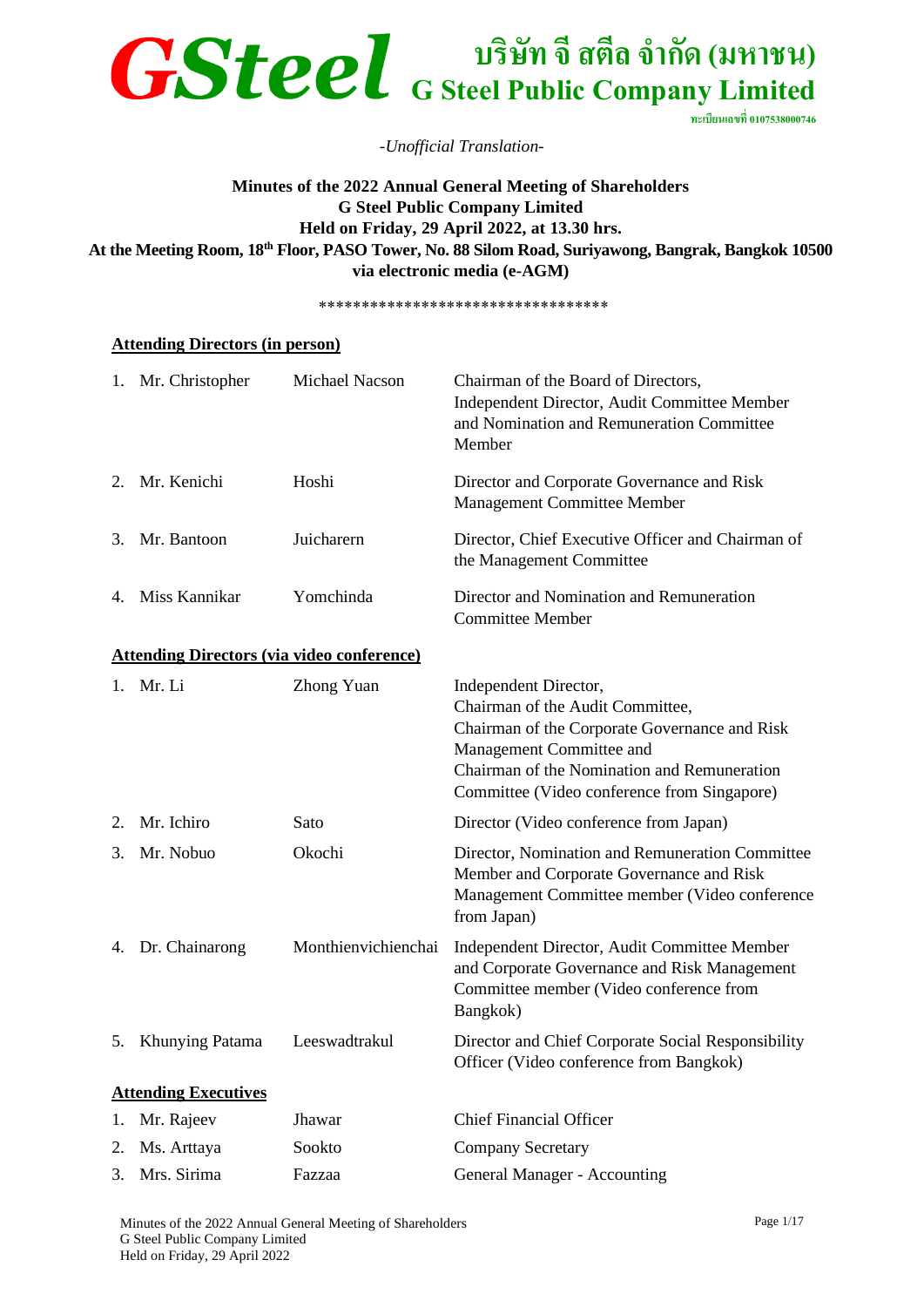## **By invitation**

| $1_{\cdot}$ | Ms. Wimolsri      | Jongudomsombut     | Auditor from Baker Tilly Audit and Advisory<br>Services (Thailand) Limited<br>(via electronic media from Bangkok) |
|-------------|-------------------|--------------------|-------------------------------------------------------------------------------------------------------------------|
| 2.          | Mr. Apichart      | Sayasit            | Auditor from Baker Tilly Audit and Advisory<br>Services (Thailand) Limited<br>(via electronic media from Bangkok) |
| 3.          | Ms. Wilawun       | <b>Budsabathon</b> | Auditor from Baker Tilly Audit and Advisory<br>Services (Thailand) Limited<br>(via electronic media from Bangkok) |
|             | 4. Mr. Chatchavej | Chitvarakorn       | Legal Advisor from Siam Premier International Law<br>Office Limited (via electronic media from Bangkok)           |
| 5.          | Ms. Pornpilai     | Kosolprapha        | Legal Advisor from Siam Premier International Law<br>Office Limited                                               |
| 6.          | Ms. Kaje          | Tanatpanjaroen     | Legal Advisor from Siam Premier International Law<br>Office Limited                                               |

#### **The Meeting was duly convened at 13.30 hrs.**

Mr. Sorravit Tanmanasiri, who was assigned as the Master of Ceremonies ("**MC**") of the 2022 Annual General Meeting of Shareholders ("**Meeting**") introduced the Meeting to all directors, executives, auditors, and legal advisors of G Steel Public Company Limited ("**Company**") attending the Meeting. The total of 9 directors or 100% of the Board of Directors attended the Meeting. The Meeting was held only via electronic conferencing channel, in accordance with the Emergency Decree on Electronic Conferencing B.E. 2563 (2020). No registration was allowed at the site.

On March 29, 2022, the Company published the invitation to the shareholders' meeting on the Company's website through the information system of the Stock Exchange of Thailand, and sent the meeting invitation letter to shareholders at least 7 days in advance of the meeting date.

As of March 31, 2022, which was the date to determine the names of shareholders who were entitled to attend the 2022 Annual General Meeting of Shareholders, there were a total of 7,760 shareholders who were entitled to attend the meeting, representing a total of 28,928,765,432 shares, which can further be divided into: 7,702 Thai shareholders, holding a total of 8,866,535,732 shares, representing 30.65 percent, and 58 foreign shareholders, holding a total of 20,062,229,700 shares, representing 69.35 percent.

At the start of the Meeting, the details of the shareholders attended the Meeting were as follows:

| Attended the meeting in person |  | 14 persons Amount of shares                             | 404,192,420 shares    |  |
|--------------------------------|--|---------------------------------------------------------|-----------------------|--|
| <b>Proxies</b>                 |  | 34 persons Amount of shares                             | 23,117,150,970 shares |  |
| <b>Total shareholders</b>      |  | 48 persons Total Amount of shares 23,521,343,390 shares |                       |  |
| <b>Percentage</b>              |  | 81.3078 of the total issued shares of                   | 28,928,765,432 shares |  |

According to the Company's Articles of Association Article 36, at the shareholders' meeting, there shall be shareholders and proxies (if any) attending the meeting at a number amounting to not less than twenty five persons (25 persons) or not less than one half of the total number of shareholders holding shares altogether amounting to not less than one-thirds of the total number of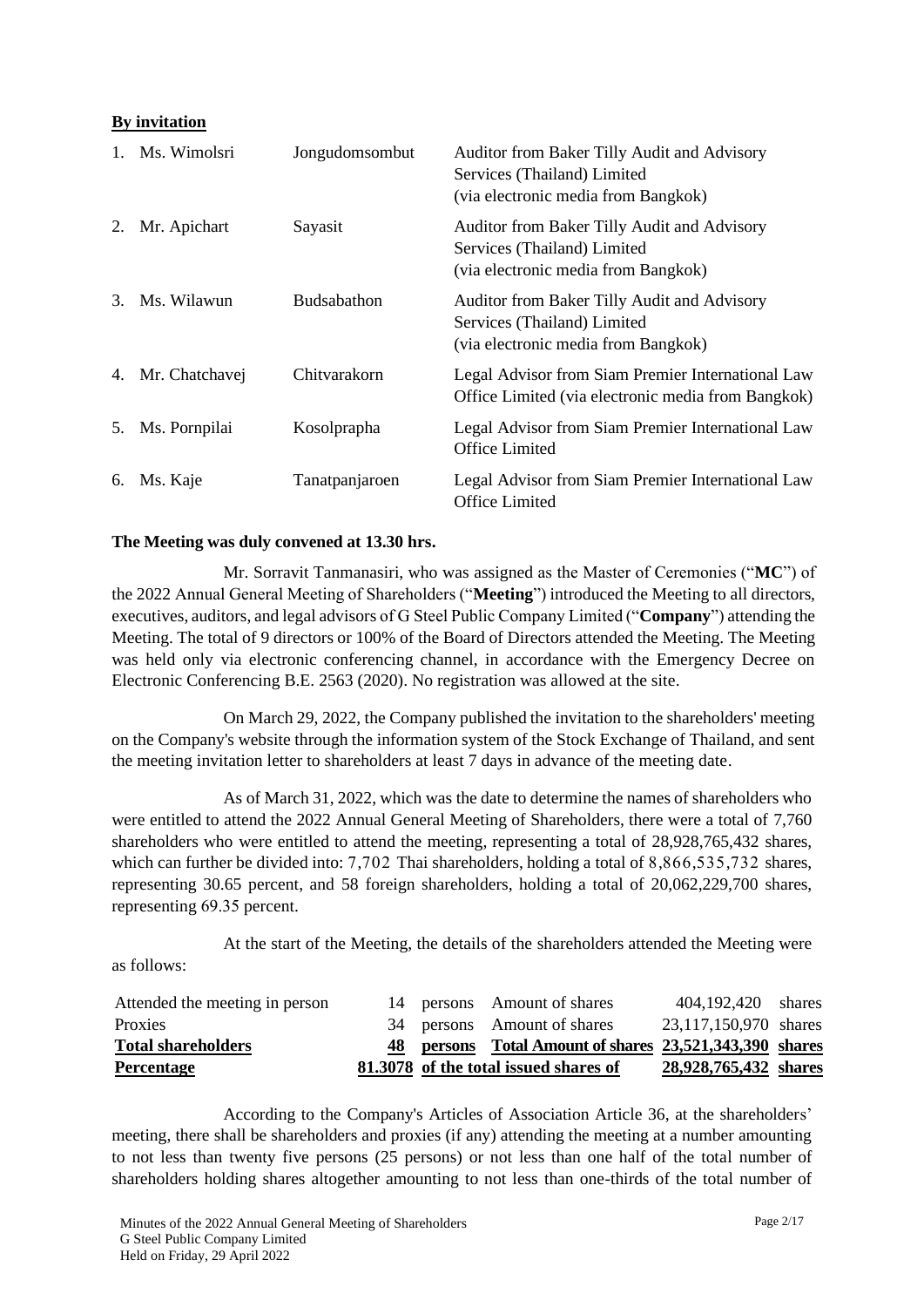issued shares to constitute a quorum. Therefore, from the number of shareholders attended the Meeting and the number of shares, a quorum was duly formed in accordance with the Company's Articles of Association.

Therefore, Mr. Christopher Michael Nacson, Chairman of the Board of Directors, Independent Director and Audit Committee Member, presided as Chairman of the Meeting ("**Chairman**"), and declared the Meeting duly convened with Ms. Arttaya Sookto, Company Secretary, acted as the Secretary of the Meeting.

Thereafter, the MC informed the Meeting of the procedures for consideration of agenda, which shall be in accordance to the sequence of the agenda; i.e. agenda 1 to 7 (excluding other agenda) as specified in the meeting invitation letter. In addition, he further advised the procedures of vote-casting, vote-counting, including announcement of voting result as appeared on the Meeting handouts which was published on the Company's website and sent to all shareholders, and as displayed on the presentation screen. Summaries were as follows:

#### **Voting and vote counting through Quidlab e-meeting & voting system**

- 1. Pursuant to the Article 40 of the Company's Articles of Association, all shareholders shall be given one vote per share for voting in a meeting. The resolutions of the Meeting are as the following:
	- **In an ordinary case:** The resolution shall be passed by a simple majority vote of the shareholders who attend the meeting and entitled to vote. In case of equality of votes, the Chairman of the meeting shall have an additional casting vote. One share shall be counted as one vote.
	- **Other cases:** Which the law or the Company's Articles of Association stipulated otherwise: the resolution shall conform to the law or the Company's Articles of Association which the Chairman shall inform the Meeting before voting in each agenda.
- 2. Toask questions at the Meeting, the shareholders must press  $Q&A$  menu on the 4<sup>th</sup> left-hand bar, then type the name, surname, and attendance status as well as the questions and click send button. There is no voice inquiry. (The Company would like to reserve its right to consider answering only the important issues related to each agenda item. The questions that are not answered at the Meeting will be collected to keep in the minutes of the Meeting as deemed appropriate.)
- 3. For each agenda, shareholders would be given an opportunity to ask questions relevant to the agenda and the shareholders would be asked if any shareholder wish to disagree or abstain from voting.
- 4. **Voting**: the shareholders shall click the link in the email or type the URL in the browser to enter into the website, fill the username and password, click in the squares  $\boxtimes$  Accept Term and press Sign in, and click the top left bar to view the full agenda. Then there will be a button to choose voting for each agenda, select an agenda.

Resolution:

- In case of "Agree", do not press any buttons.
- In case of "disagree", press the "disagree" button, then click submit
- In case of "abstain", press the "abstain" button, then click submit.

Once the voting has been submitted, the shareholders will receive a pop-up notification saying that the vote has been sent successfully.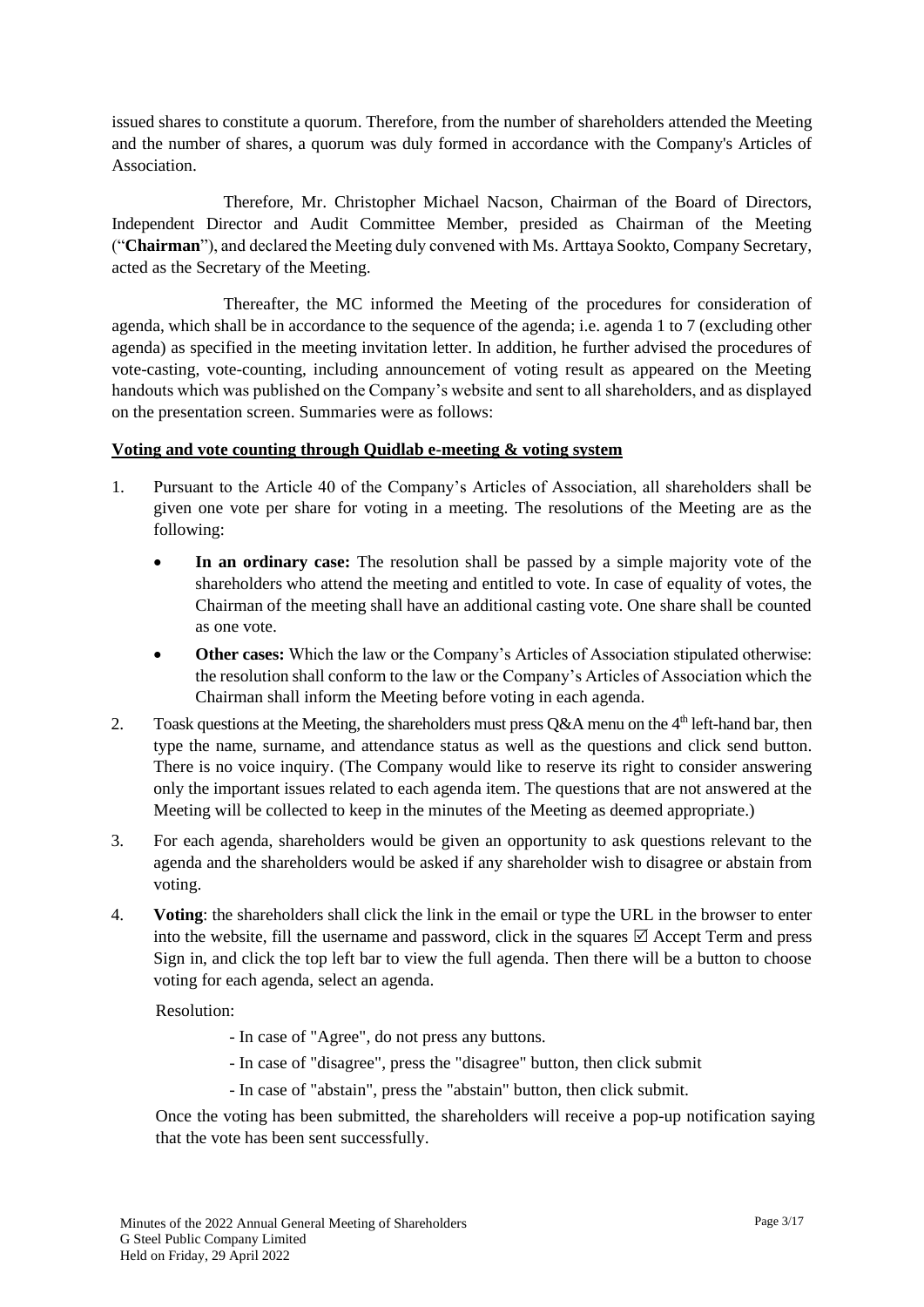If the shareholder wishes to cancel the latest vote, the shareholders can choose a vote and click submit a new vote at any time. The shareholders can amend their votes until that agenda is closed for voting. For each agenda, time for voting is approximately 1 minute.

- In the meeting, the Company uses Quidlab e-meeting  $\&$  voting system to count votes. When the shareholders log in for the first time, all of their votes will be set to "Agree", and only the "Disagree" and "Abstain" votes will be taken to deduct from all votes.
- In case of proxy where shareholders have already voted in the proxy form, the Company has already recorded the voting in the system. The proxy who attends the meeting does not have to vote again.
- For the proxy whose votes were not specified by the shareholders, the proxy must cast their votes in accordance with the methods stated above. However, splitting the number of shares for splitting votes is not allowed except in the case of custodians.
- 5. At the end of the consideration of each agenda, the Chairman will instruct to collect the votes and notify and the voting results in each agenda.
	- Counting votes will be the votes that include the votes of the shareholders attending the meeting in person and by proxy. In each agenda, the number of shares of the shareholders who are attending the meeting in that agenda will be used.

If any shareholder/proxy wish to leave the meeting before the meeting is adjourned, please select the bottom left hand bar and click on the logout menu.

\* For this step, if the shareholder leaves during the meeting, the system will not take the votes of that shareholder who leave the meeting on the agenda that has not yet been processed.

The number of shareholders in each agenda may not be equal because there may be some shareholders who has just attended the meeting.

- 6. The Company would report the resolution of the shareholders' Meeting to Stock Exchange of Thailand within 9.00 hrs. on the following business day. In addition, the Minutes of the Meeting along with the vote counts for each agenda item will be disclosed at the Company's website within 14 days as from the meeting date for shareholders' consideration and comment (if any).
- 7. The Company has invited Quidlab Co., Ltd. to be the organizer of the todays' electronics meeting and to verify the registration of shareholders and vote counting for transparency and compliance with the relevant rules and regulations.

The Meeting acknowledged the procedures of vote-casting, vote-counting, including announcement of voting result. Consequently, the Chairman hereby proposed the Meeting to consider the matters according to the following agenda.

## **Agenda 1 Chairman of the Board of Directors Notification**

The Chairman informed the Meeting as the Company was certified as a member of the Thai Private Sector Collective Action Coalition against Corruption by the Thai Private Sector Collective Action Coalition against Corruption Committee (CAC) on 5 November 2018, whereby the certification will be valid for 3 years from the date of approval.

In 2021, the Company submitted an application for a 3-year extension of its certification as a member of the Private Sector Collective Action Coalition Against Corruption, which was granted on 31 December 2021 and will expire on 31 December 2024.

The Chairman gave the shareholders an opportunity to inquire any questions or comment by typing in the question or comment in the Q&A and pressing submit. There was no further question or comment related to this agenda. Accordingly, the Chairman then requested the Meeting to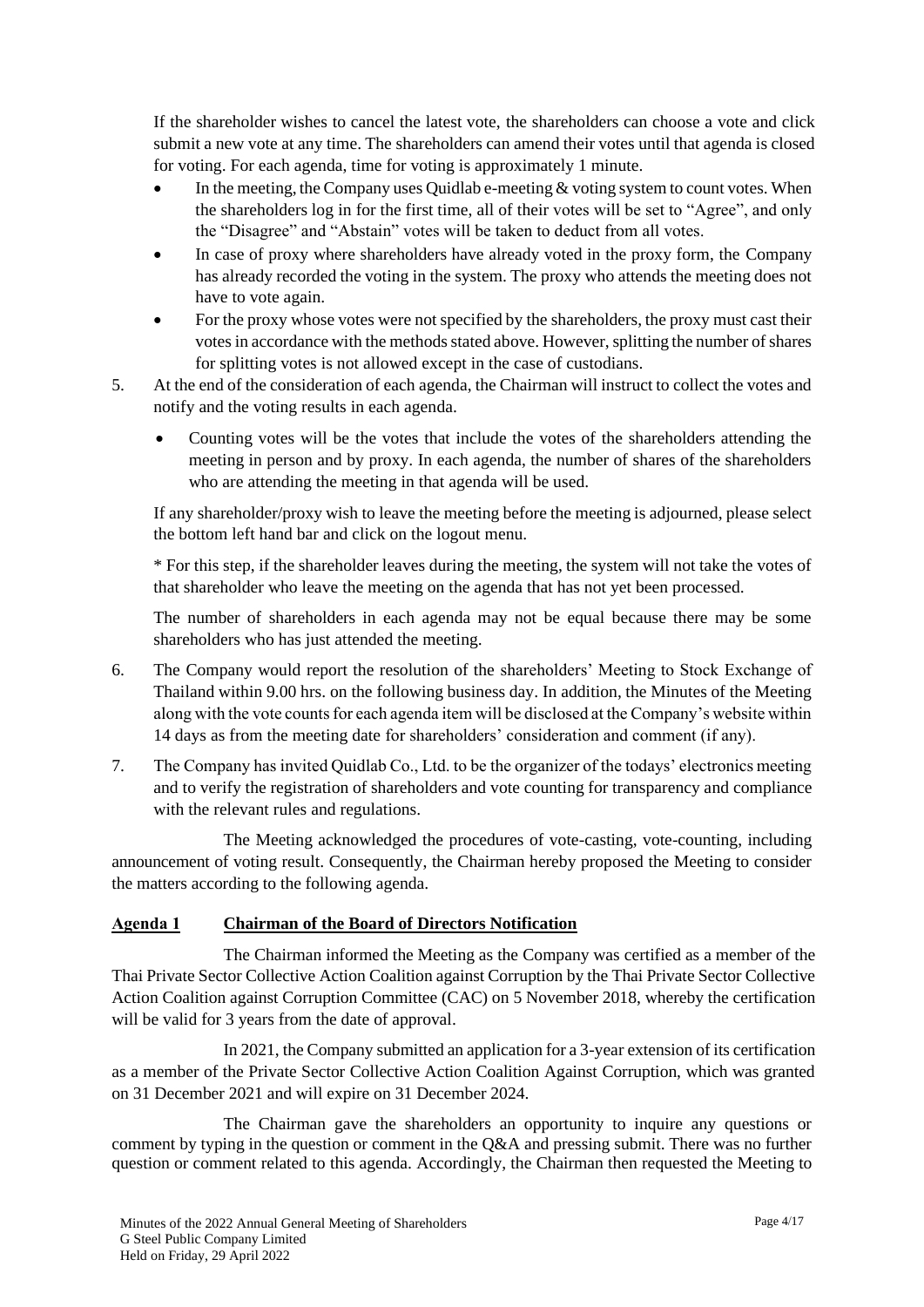consider and acknowledge the progress on anti-corruption. The Chairman informed the Meeting that this agenda was for acknowledgement, there was thus no voting.

**Resolution:** The Meeting was acknowledged the progress on anti-corruption, details as proposed.

## **Agenda 2 To acknowledge the Company's operating results for the year 2021 ended 31 December 2021**

The Chairman informed the Meeting that the Company had prepared the report of operating results for the year 2021 and invited Mr. Rajeev Jhawar, the Chief Financial Officer to inform the details of this agenda to the Meeting.

Mr. Rajeev Jhawar assigned Mrs. Sirima Fazzaa, General Manager - Accounting, to inform the details of this agenda to the Meeting. Significant details are as follows:

## **Year 2021 Highlights**

- 1. The overall HRC and sheets domestic consumption saw an increase of 31% and the domestic production grew by 14% in 2021 when compared to 2020 with the large portion of the increase captured by imports which grew at 48%.
- 2. In 2021, the Company recorded a net profit of Baht 1.3 billion which helped to repay loans and reduce liabilities.
- 3. With the Company's reduction in the shareholding in G J Steel Public Company Limited ("**GJ Steel**") during the last few years, the Company has de- consolidated the accounts of GJ Steel from its consolidated financial statements.

#### **Statement of income comparison of 2021 vs. 2020 (separate financial statements)**

- 1. Revenue from sales increased from Baht 9,314 million in year 2020 to Baht 15,814 million in year 2021 by Baht 6,500 million mainly due to selling price (Baht/Ton) increased by Baht 10,582 /Ton from last year (or an increase of 66%). In addition, the sale volume increased by 14,623 Tons from last year (or 3%).
- 2. Cost of goods sold increased from Baht 9,302 million in year 2020 to Baht 13,062 million in year 2021 (40%), mostly due to:
	- Metallic cost increased from 10,652 Baht/Ton in 2020 to 16,139 Baht/Ton in 2021 or by 52% mainly due to the upside trend of the steel market industry's price.
	- Conversion cost increased from Baht 4,866 million per Ton in year 2020 to Baht 5,546 million per Ton or increased by 14%.
- 3. Gross profit significantly increased from 2020 as result of a dramatic increase in the selling price of HRC (66%) as aforementioned.
- 4. Administrative expenses for year 2021 amounted to Baht 402 million, which increased from last year by Baht 167 million due to higher expenses on account of incentive program in 2021.
- 5. Financial cost for year 2021 amounted to Baht 478 million, which decreased from 2020 by Baht 145 million mainly due to repayment of loan interest and Letter of Credit by the Company during the year.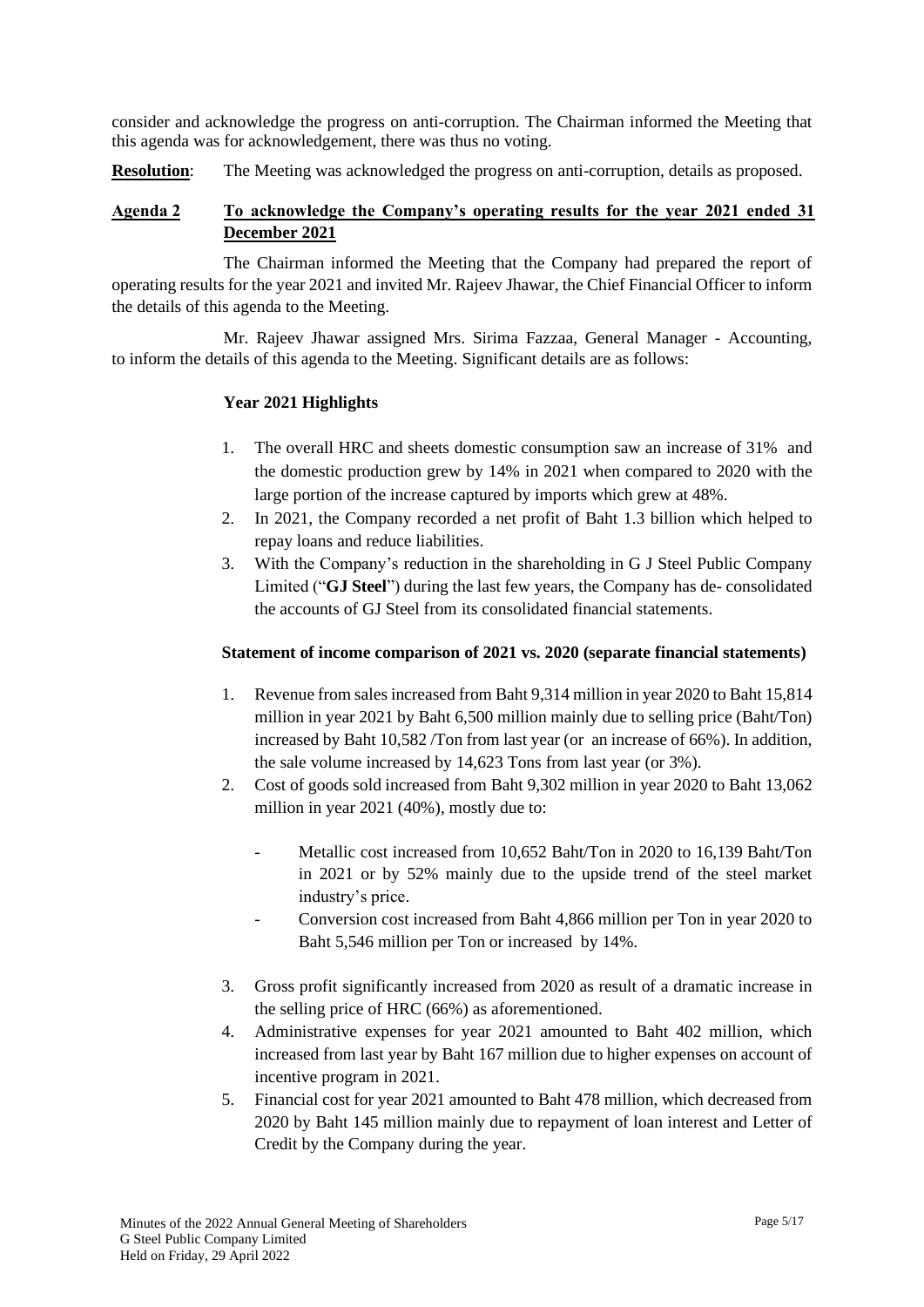- 6. The Company has achieved a total net profit of Baht 1,323 millionwith the main reason from the increase in HRC's selling price.
- 7. Earnings per share was 0.046 Baht/share because of the achievement of net profit as explained above.

## **Statement of Financial Position of 2021 vs. 2020 (separate financial statements)**

- 1. Current assets increased mainly due to increase in inventory of Baht 715 million, and cash and cash equivalents of Baht 88 million.
- 2. Non-current assets increased mainly due to the increase in other long-term investments due to reclassification of investments in GJ Steel of Baht 693 million and decrease in Property, Plant and Equipment (PPE) due to depreciation of Baht 324 million.
- 3. Current liabilities decreased mainly due to repayment of loan of Baht 1.1 billion, repayment old debts and restructuring of debts.
- 4. Non-current liabilities increased due to reclassification from current liabilities and depreciation of Thai Baht currency leading to increase in the USD denominated liabilities (from 30.2068 THB/USD on 30 December 2020 to 33.5929 THB/USD on 30 December 2021).

## **Statement of cash flow**

- 1. The Company had net cash from operating activities in year 2021 in the amount of Baht 1,655 million.
- 2. The Company used net cash from investing activities in year 2021 in the amount of Baht 188 million mainly due to cash payment for CAPEX in the amount of Baht 188 million
- 3. The Company used net cash in financing activities in year 2021 in the amount of Baht 1,381 million mainly due to repayment of loan from related party in the amount of Baht 1,136 million, and the payment of financial cost of Baht 127 million.
- 4. For the year 2021, the Company's net cash increased by Baht 86 million after having combined cash in beginning of the year 2021 in the amount of Baht 331 million resulting in the cash at the end of year 2021 to remain at Baht 419 million.

## **Financial ratio**

The financial ratio increased as a result of:

- 1. An increase of current assets (cash and inventories) and decrease of current liabilities (short-term borrowings from related parties, other payables and accrued expenses);
- 2. Profitability ratios improved due to the increase in profits resulting from the increase in selling price as well as metal spread when compared with the past year;
- 3. D/E Ratio improved due to the increase in profit in 2021 when compared to 2020.

#### **Overview of Deconsolidation of GJ Steel**

1. Following conversion of Debt to Equity from 2017 to 2019 of GJ Steel, the shareholding of the Company in GJ Steel reduced from 25.70% to 18.72% in 2017, 17.28% in 2018 and 9.54% since 2019 (with 8.24% being directly held by the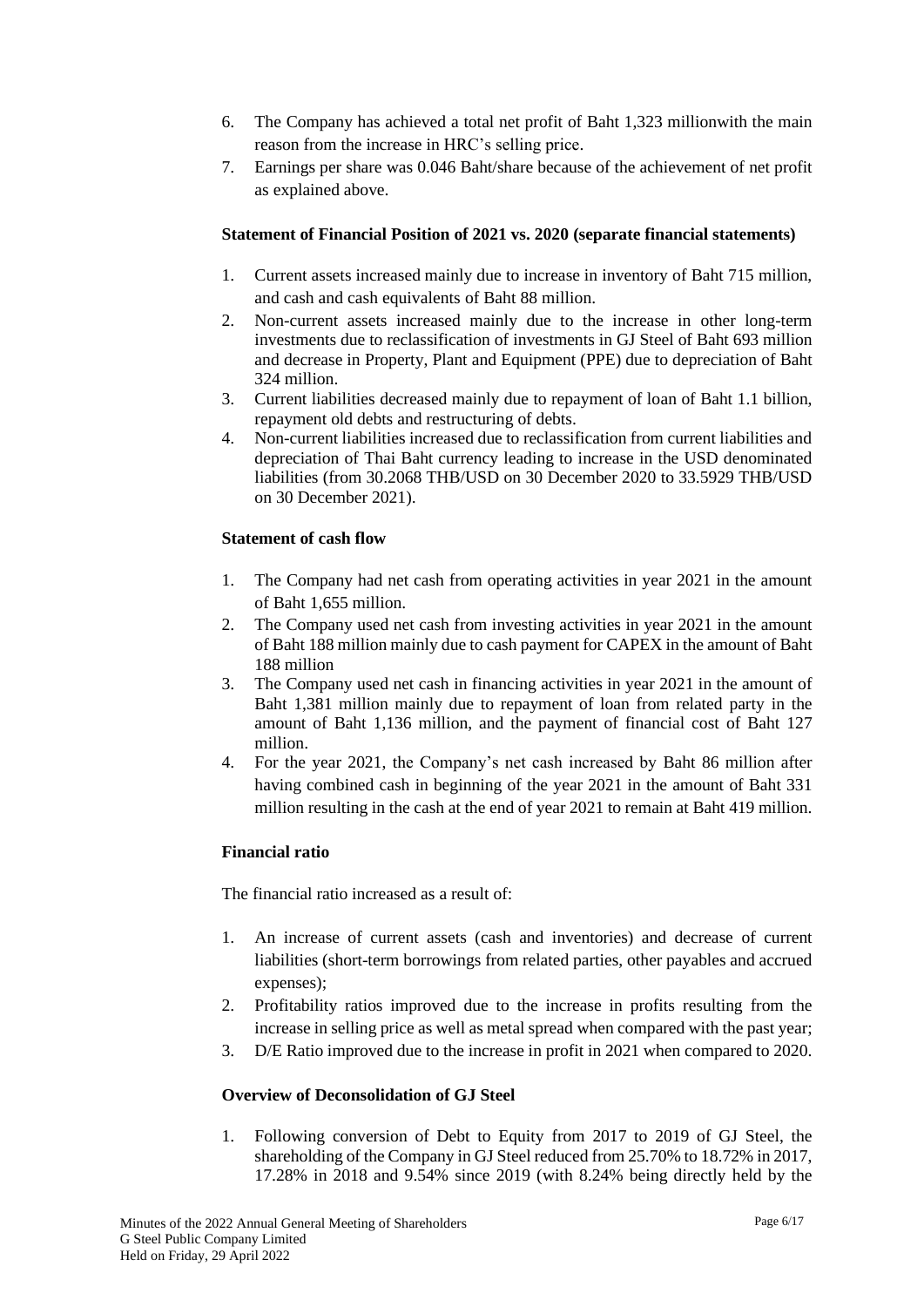Company and 1.21% being indirectly held through its subsidiary, GS Securities Holding Co., Ltd.).

- 2. Based on such circumstances that caused the reduced shareholding in GJ Steel, the Securities and Exchange Commission and the Stock Exchange of Thailand considered that the management control over GJ Steel was transferred to Asia Credit Opportunities I (Mauritius) Limited (ACO I) since 2017, and the Company thereby lost its control since then.
- 3. After ACO I increased its capital in 2017 resulting in the Company's loss of control in GJ Steel, the Company thus prepared the consolidated financial statements for the year ended December 31, 2021 and 2020 (restated) without consolidating GJ Steel's financial statements and treated the investment in GJ Steel under "Other long-term investment" and measured at fair value through other comprehensive income.

#### **Consolidated Financial Statements of 2021 vs. 2020 (restated)**

- 1. The Company's net profit in 2021 was Baht 1,325 compared with the loss in 2020 of Baht 600 million. The profit therefore saw an increase from 2020 by Baht 1,925 million, mainly due to the increase in HRC's selling price.
- 2. Total asset increased from Baht 10,989 million in 2020 to Baht 12,340 million in 2021, an increase of Baht 1,351 million.
- 3. Total liability decreased from Baht 7,330 million in year 2020 to Baht 6,561 million in 2021, which was a decrease by Baht 769 million, mainly from repayment of loan and accrued interest.
- 4. Total shareholders' equity increased from Baht 3,659 million to Baht 5,779 million, an increase by Baht 2,120 million.
- 5. Cash received from operating activities was Baht 1,655 million mainly from the increase in income from sales.
- 6. Cash used in investing activities in year 2021 was Baht 188 million due to cash payment for CAPEX.
- 7. Cash used in financing activities was Baht 1,381 million due to payment of loan and accrued interest.
- 8. In summary, the net cash during the year increased by Baht 86 million.

The Chairman gave the shareholders an opportunity to inquire any questions or comment by typing in the question or comment in the Q&A and pressing submit. The questions and responses can be summarized as the following:

Ms. Naengnoi Chairatanamanogorn, a shareholder, inquired about NIPPON STEEL's policy to support expenses in relation to executives and staffs from Japan.

Mr. Bantoon Juicharern, the Chief Executive Officer, explained that the Company believed that the NIPPON STEEL's executives and staffs would contribute to the business development which would be profitable and beneficial to shareholders in long-term.

Ms. Naengnoi Chairatanamanogorn, the shareholder, inquired about the sourcing of funds with lower interest rate with the support from NIPPON STEEL, which was a strong and well known company.

Mr. Rajeev Jhawar, the Chief Financial Officer, explained that the Company was studying about this issue by working with many banks under the guidance of the NIPPON STEEL. Among those banks, there were also banks from Japan.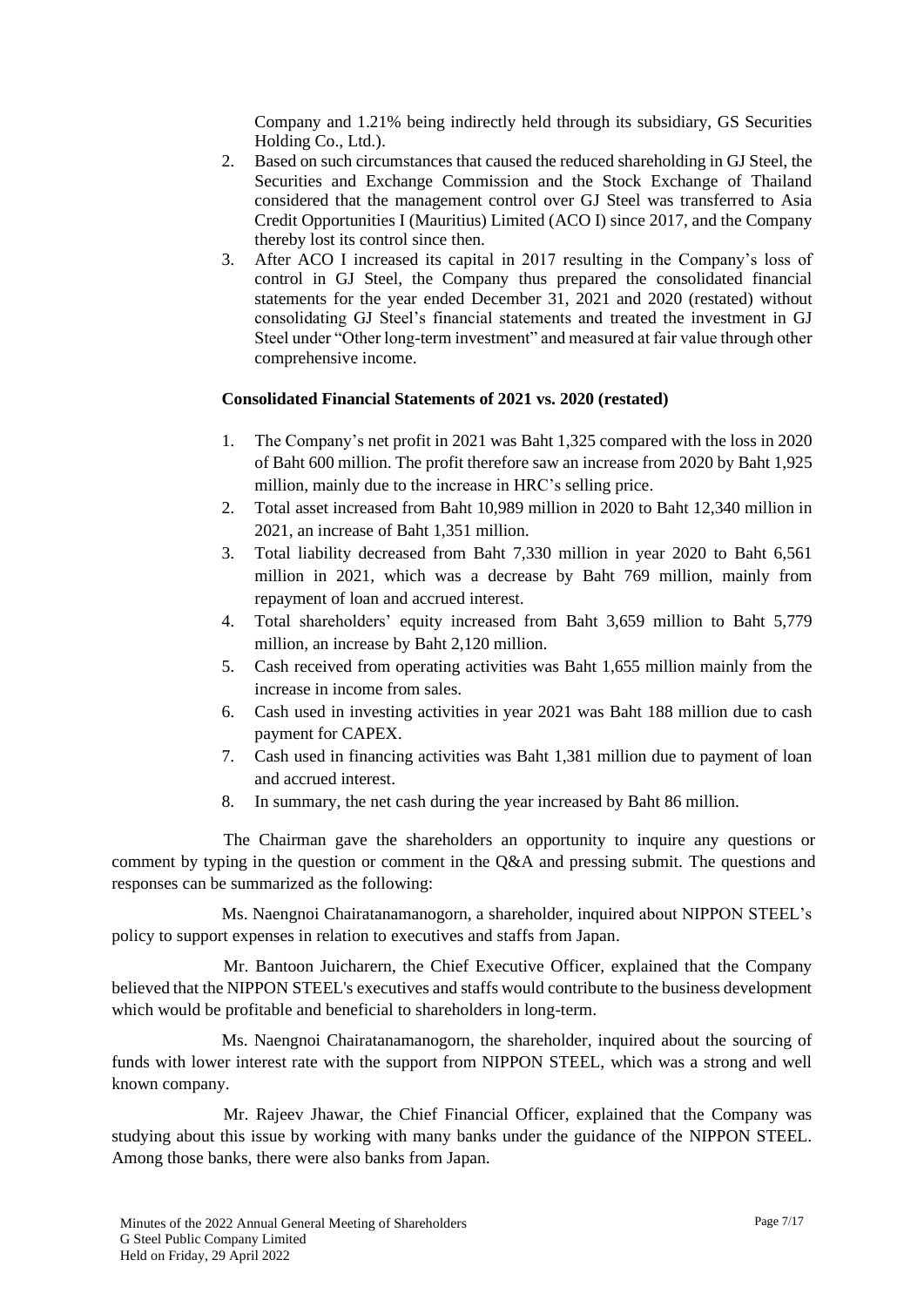Mr. Huangchai Akkhawasakun, a shareholder, requested for the Company to clarify about the administrative bonus payment which had significantly increased in 2021.

Mr. Rajeev Jhawar, the Chief Financial Officer, explained that the incentive bonus program in 2021 was a new system based on the Company's profit in order to motivate the executives in helping the Company to generate higher profit or better performance. This incentive bonus program was a specific plan for the year 2021 only which had already ended. The Company would find a new proper plan in the future.

Mr. Bantoon Juicharern, the Chief Executive Officer, added that the previous incentive bonus program focused on EBITDA as the indicator in order to improve performance, reduce costs and increase profit. As the market conditions was very good, the incentive became high as well. Nevertheless, the executives would consider and design a new incentive program that will increase balance in various dimensions, such as safety, quality, cost and reliability of machines for the well and sustainable performance which will benefit the shareholders in long-term.

Mr. Sirivat Voravetvuthikun, a shareholder, inquired that whether NIPPON STEEL planned to merge GJ Steel with the Company and requested that NIPPON STEEL, as a major shareholder, would take care of the Company and minority shareholders transparently without conflicts of interest so that dividends could be distributed like other steel companies in the SET.

Mr. Rajeev Jhawar, the Chief Financial Officer, explained that the Company had previously considered the merger between GJ Steel and the Company. However, as the debt-to-equity conversion made the Company's shareholding in GJ Steel to continuously decrease, there were currently no plans to merge the two companies. In any case, the Company had already reduced executable costs shared by between two companies.

Mr. Bantoon Juicharern, the Chief Executive Officer, added that about the conflicts of Interest, NIPPON STEEL and the Company were doing different business. NIPPON STEEL's operation in Thailand canbe divided into 3 parts: (1) hot rolled steel for further cold rolling for automobile, canning and construction industries; (2) pickled & oiled steel for automobile industry; and (3) other hot rolled steels for automobile industry. Therefore, the Company and NIPPON STEEL had a different group of customers and there was thus no conflict of interest. Moreover, NIPPON STEEL was the number one steel company in Japan and listed on the Stock Exchanges of Japan and had given the highest priority to the Good Governance. The shareholders were then asked to trust in the prevention of conflicts of interests.

Mrs. Phaoleena Bunyaphiphatr, a shareholder, inquired that according to the SEC and the SET's comment that GSTEEL did not have to consolidate GJ Steel's financial statements, what were the advantages and disadvantages.

Mr. Rajeev Jhawar, the Chief Financial Officer, explained that since both companies had their own working capital, they were able to work independently of each other. With the consolidation of the financial statements, it can be shown that the Company was a large group of companies. However, due to the reduction in shareholding, it was unable to present that the two were the same group of companies. Though financially, they were not related at all.

Mrs. Phaoleena Bunyaphiphatr, the shareholder, inquired that in 2021, how much was the total bonus that the Company paid and how much was the loan interest.

Mr. Rajeev Jhawar, the Chief Financial Officer, explained that the total bonus paid was Baht 190 million and the loan interest was Baht 478 million. The interest that was not paid in cash was accrued.

There was no further question or comment related to this agenda. Accordingly, the Chairman then requested the Meeting to consider and acknowledge the Company's operating results for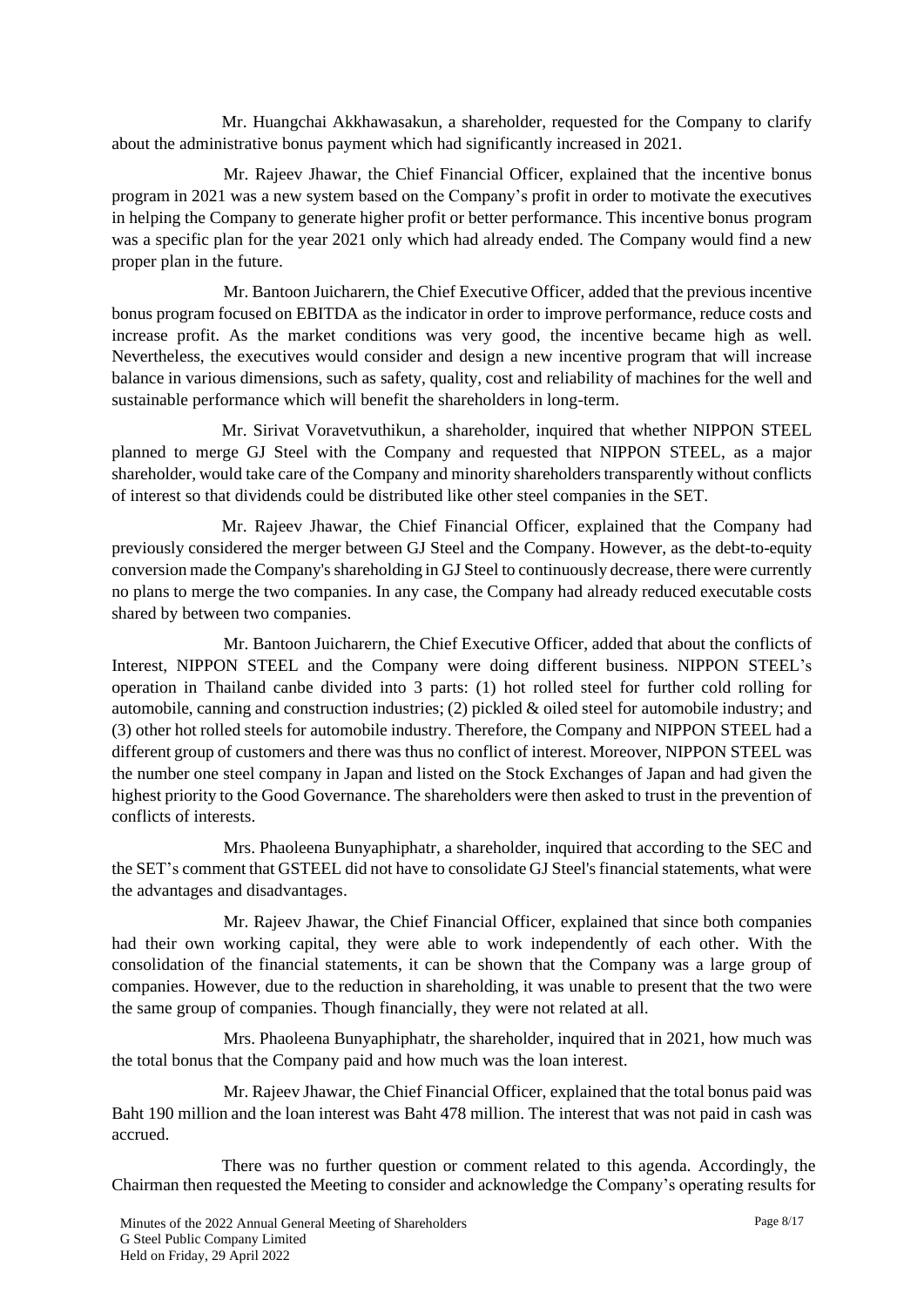the year 2021 ended 31 December 2021. The Chairman informed the Meeting that this agenda was for acknowledgement, there was thus no voting.

The Meeting was acknowledged the Company's operating results for the year 2021 ended 31 December 2021 with the details as proposed.

**Resolution:** As this agenda is for acknowledgement, there was no voting.

## **Agenda 3 To consider and approve the Audited Financial Statements for the year 2021 ended 31 December 2021**

The Chairman informed the Meeting that to comply with the Public Limited Companies Act B.E. 2535 (1992), Section 112 and Article 54 of the Company's Articles of Association, the Company prepared the Financial Statements for the year 2021 ended 31 December 2021, which were audited and certified by the Company's certified auditors, the details were appeared in Enclosure 1 of the Meeting invitation, and proposed for the Meeting's consideration and approval.

The Chairman gave the shareholders an opportunity to inquire any questions or comment by typing in the question or comment in the Q&A and pressing submit. There was no further question or comment related to this agenda. Accordingly, the Chairman then requested the Meeting to consider and approve the Audited Financial Statements for the year 2021 ended 31 December 2021. The Chairman informed the Meeting that this agenda required majority vote of the shareholders attending the meeting and having the right to vote.

**Resolution:** The Meeting resolved with a majority vote of shareholders attending the meeting and having the right to vote to approve the Audited Financial Statements for the year 2021 ended 31 December 2021 as proposed in all respects, in which the voting results were as follows:

| Approved         | 23,564,047,729 Votes Representing |                            | 99.9974 |
|------------------|-----------------------------------|----------------------------|---------|
| Disapproved      |                                   | 615,161 Votes Representing | 0.0026  |
| Abstained        |                                   | 0 Vote Representing        | 0.0000  |
| Voided ballot(s) |                                   | 0 Vote Representing        | 0.0000  |

## **Agenda 4 To consider and approve the suspension of the allocation of profit as legal reserve and the suspension of distribution of dividend payment from the Company's 2021 operating results ended on 31 December 2021**

The Chairman informed the Meeting that according to the Public Limited Companies Act, B.E. 2535 (1992), Section 115 and Article 46 of the Articles of Association of the Company, in the case where the company still has an accumulated loss, no dividends shall be paid.

In addition, according to Section 116 of the Public Limited Companies Act and Article 49 of the Articles of Association of the Company, the Company must allocate not less than five percent (5%) of its annual net profit less the accumulated losses brought forward (if any) to a reserve fund until the reserve fund attains an amount of not less than ten percent (10%) of the registered capital.

For operating results for the year 2021, the Company had accumulated losses. It was therefore deemed appropriate to propose that the shareholders' meeting consider and approve the suspension of the allocation of profits as legal reserves and the suspension of distribution of dividend payment from the Company's 2021 operating results ended on 31 December 2021.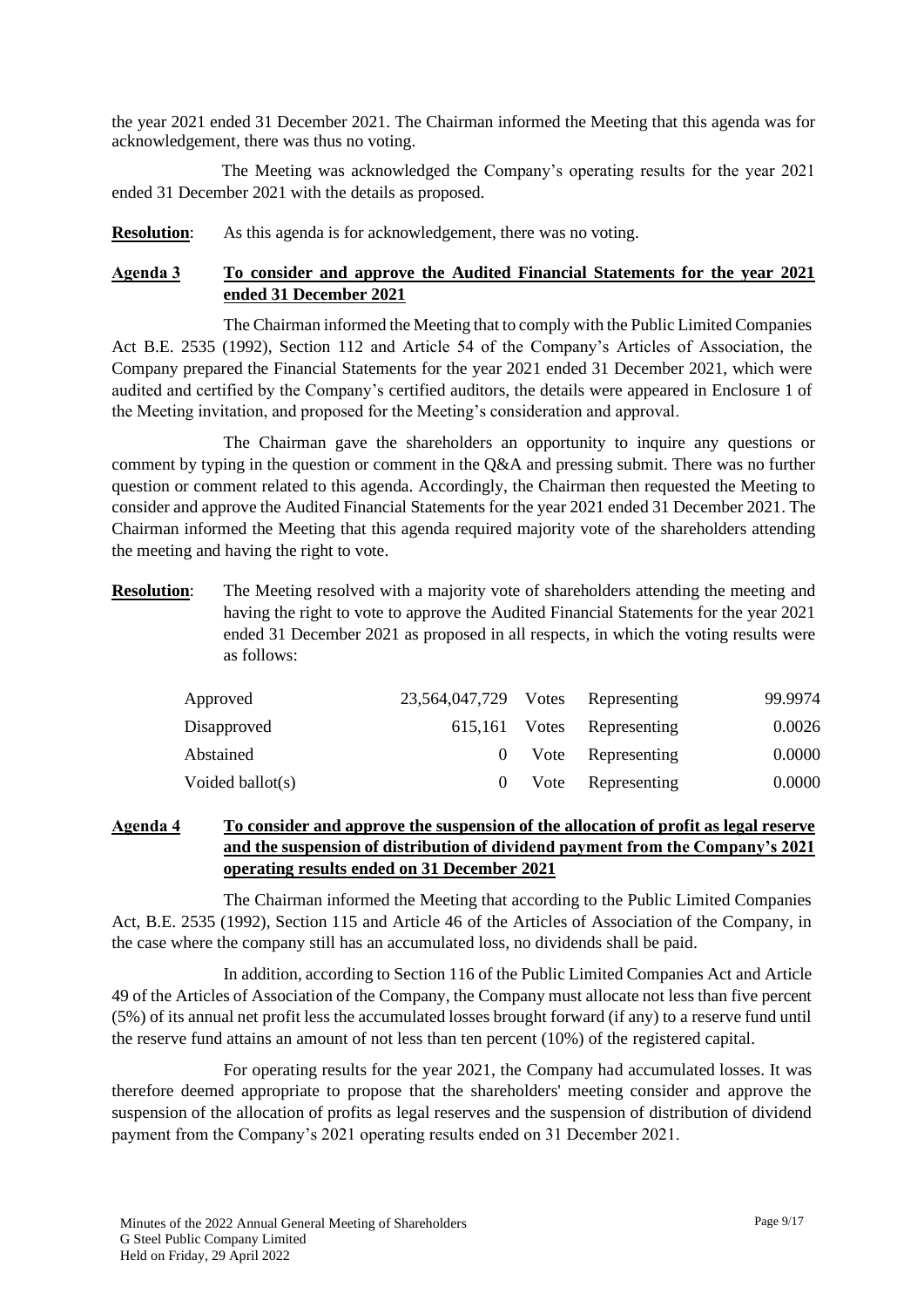The Chairman gave the shareholders an opportunity to inquire any questions or comment by typing in the question or comment in the Q&A and pressing submit. The questions and responses can be summarised as the following:

Ms. Naengnoi Chairatanamanogorn, the shareholder, inquired that about NIPPON STEEL's objectives in the investment in the Company and GJ Steel and the opportunity for dividend payment.

Mr. Bantoon Juicharern, the Chief Executive Officer, explained that the NIPPON STEEL's investment objective was to meet the demand for hot-rolled steel applications that were various in Thailand and expected to continuously grow. With the long history of the Company, NIPPON STEEL committed to cause improvement using their technology, management and network to strengthen the Company's performance on the basis of safety and compliance with the rules and regulations. The process of improvement and strengthening will be carried out as follows: (1) production and sale to meet the demand in Thailand; (2) improvement of overall business performance especially in terms of technology, quality and delivery; (3) strengthening of the competitiveness and reliability to hot-rolled steel customers; (4) contribution to the economic growth of Thailand with a variety of steel products as market demand.

Mr. Rajeev Jhawar, the Chief Financial Officer, explained that for the dividend distribution, since the Company still had accumulated losses, the Compnay needed to find a way to reduce such losses first. One of the actionable alternatives was the reduction of the number of shares. However, even with the number of shares being reduced, there would still be the loss of approximately Baht 6,700 million. The Company therefore had to consider other alternatives as appropriate.

Mr. Bantoon Juicharern, the Chief Executive Officer, added that the management team aimed to improve the Company's operating results to achieve consistent profits. However, the accumulated losses were quite high and still needed time to get rid of them. The short-to-medium-term measures included quality improvement, cost reduction, production stability improvement, technology improvement and management to expedite the clearing of the accumulated losses as quickly as possible in order for the Company to be able to pay dividends to shareholders in the future.

Mr. Sirivat Voravetvuthikun, the shareholder, inquired that since the NIPPON STEEL had bought shares and debts from the former shareholder with very high interest rates and this was one of the reasons that the Company had sufferred loss. How would the NIPPON STEEL solve this problem.

Mr. Rajeev Jhawar, the Chief Financial Officer, explained that the Company was in the process of working with a Japanese bank which was recommended by the NIPPON STEEL to refinance the Company's existing loans and to pay interest at a lower rate.

Mr. Christopher Michael Nacson, the Chairman of the Board of Directors, added that the investment of the NIPPON STEEL would improve the Company's situation in many aspects including the problem of high interest rate and the Company would be able to use this opportunity to restructure and continue to build a good and sustainable business.

There was no further question or comment related to this agenda. Accordingly, the Chairman then requested the Meeting to consider and approve the suspension of the allocation of profit as legal reserve and the suspension of distribution of dividend payment from the Company's 2021 operating results ended on 31 December 2021. The Chairman informed the Meeting that this agenda required majority vote of the shareholders attending the meeting and having the right to vote.

**Resolution:** The Meeting resolved with a majority vote of shareholders attending the meeting and having the right to vote to approve the suspension of the allocation of profit as legal reserve and the suspension of distribution of dividend payment from the Company's 2021 operating results ended on 31 December 2021, in which the voting results were as follows: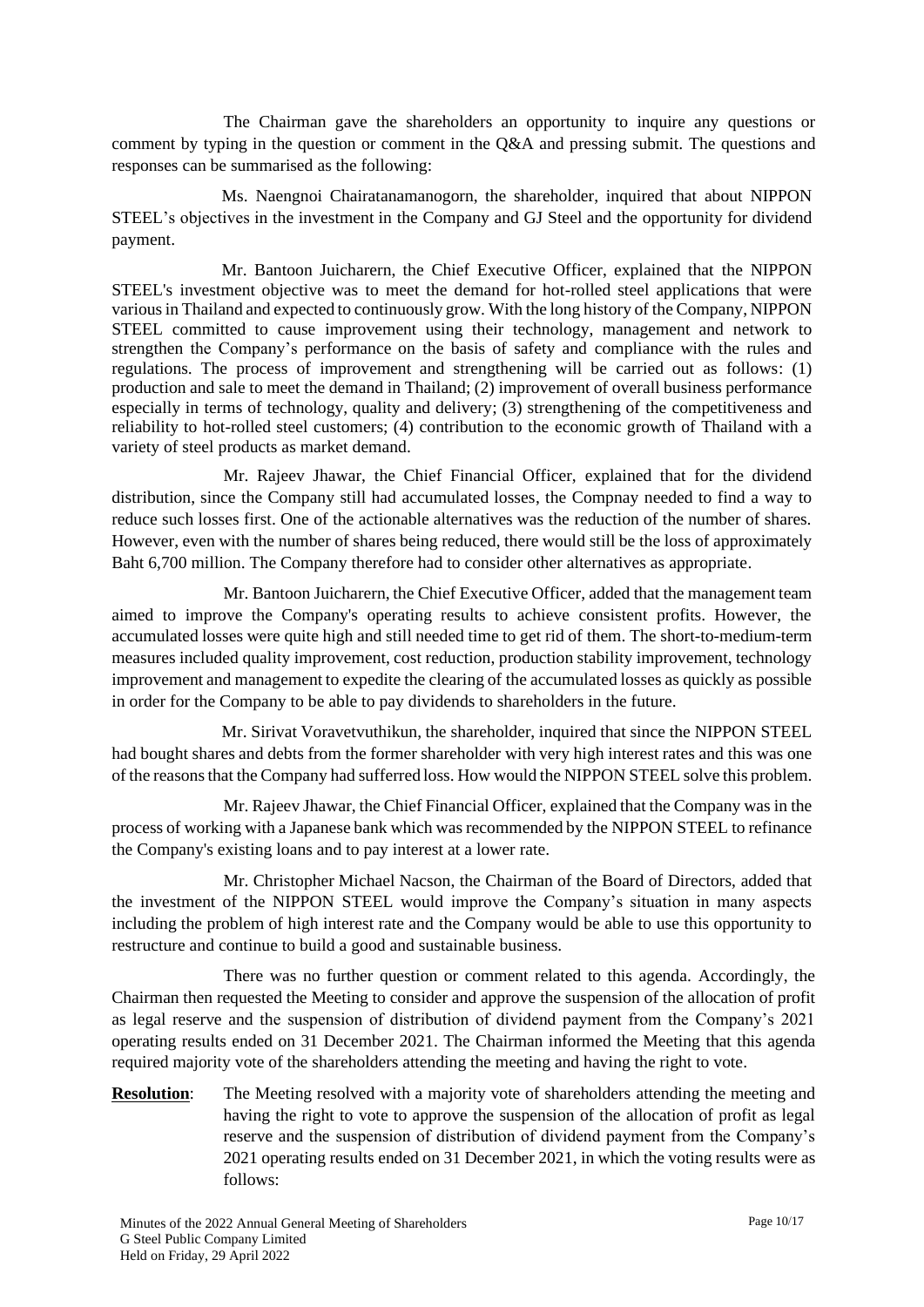| Approved         | 23,564,662,669 Votes Representing |                        | 99.99999906 |
|------------------|-----------------------------------|------------------------|-------------|
| Disapproved      |                                   | 221 Votes Representing | 0.00000094  |
| Abstained        |                                   | 0 Vote Representing    | 0.00000000  |
| Voided ballot(s) | $\Omega$                          | Vote Representing      | 0.00000000  |

## **Agenda 5 To consider and approve the appointment of the auditor and the determination of the remuneration for the fiscal year 2022 ended 31 December 2022**

The Chairman invited Mr. Li Zhong Yuan, Independent Director and Chairman of the Audit Committee, to inform the details of this agenda to the Meeting.

Mr. Li Zhong Yuan informed the Meeting that according to the Public Company Act, B.E. 2535 (1992), Section 120 and the Company's Articles of Association, Article 41(5), the appointment of auditor and determination of auditor remuneration shall be done by the general meeting of shareholders.

The Audit Committee had reviewed and considered the qualification, background and performance of each auditor including the appropriate audit fee for the year 2022, and then resolved to propose to the Board of Directors to consider and concur the appointment of auditor for the Financial Statements for the year 2022 ended 31 December 2022 as listed below:

| (1) | Mr. Apichart Sayasit                                   | <b>Certified Public Accountant</b><br>License No. 4229, or              |
|-----|--------------------------------------------------------|-------------------------------------------------------------------------|
|     | (Never signed the Financial Statements of the Company) |                                                                         |
| (2) | Miss Wimolsri Jongudomsombut                           | <b>Certified Public Accountant</b><br>License No. 3899, or              |
|     |                                                        | (Signed the Financial Statements of the Company for the year 2020-2021) |
| (3) | Ms. Wilawun Budsabathon                                | <b>Certified Public Accountant</b><br>License No. 5550                  |
|     | (Never signed the Financial Statements of the Company) |                                                                         |

Any of these auditors from Baker Tilly Audit and Advisory Services (Thailand) Limited shall be appointed as the Company's auditor and the auditor remuneration for the year 2022 ended 31 December 2022 shall be determined, in an amount of not exceeding Baht 4,180,000, which was higher than the previous year in the amount of Baht 180,000 due to the increase in the scope of service provided, which was in line with the audit expenses and the price proposed by the auditor was within the benchmark rates of peers in the same industry. The auditor remuneration was exclusive of other fees (Non-audit fee) which will be billed per actual (if any).

**Comparative information on the payment of Auditor's remuneration of the year 2021 and 2020**

| <b>Details</b> | 2022 (Proposed year) | 2021           | Increase (percent) |
|----------------|----------------------|----------------|--------------------|
| Audit fees     | Baht 4,180,000       | Baht 4,000,000 | 4.5                |
| Non-audit fee  | None                 | None           |                    |

The 3 auditors of Baker Tilly Audit and Advisory Services (Thailand) Limited, were auditors approved by the SEC. They were qualified, and had no relationship with or any vested interest in the Company, executives, major shareholders, or any related persons. In addition, none of the aforementioned auditors has acted as the auditor of the Company for more than 7 fiscal years whether consecutive or not.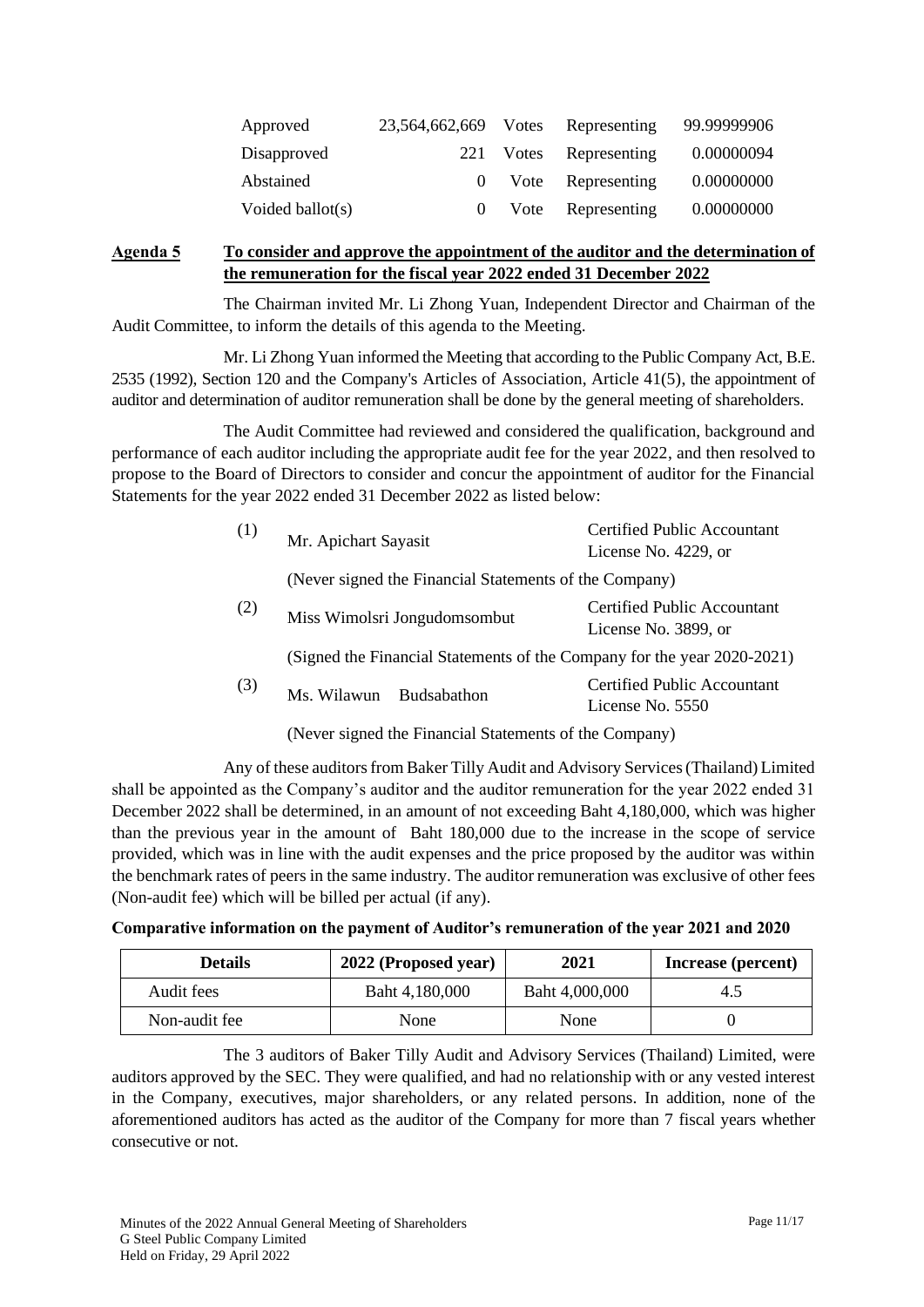Details of audit fee and non-audit fee paid to the auditor, related person or business to the auditor for the year 2021 ended 31 December 2021 can be found in the "Audit Fee" of the 56-1 One Report.

Mr. Li Zhong Yuan gave the shareholders an opportunity to inquire any questions or comment by typing in the question or comment in the Q&A and pressing submit. There was no further question or comment related to this agenda. Accordingly, he then requested the Meeting to consider and approve the appointment of the auditor and the determination of the remuneration for the fiscal year 2022 ended 31 December 2022. Mr. Li Zhong Yuan informed the Meeting that this agenda required majority vote of the shareholders attending the meeting and having the right to vote.

**Resolution:** The Meeting resolved with a majority vote of shareholders attending the meeting and having the right to vote to approve the appointment of any one of Mr. Apichart Sayasit, Certified Public Accountant License No. 4229, or Miss Wimolsri Jongudomsombut, Certified Public Accountant License No. 3899, or Ms. Wilawun Budsabathon, Certified Public Accountant License No. 5550 from Baker Tilly Audit And Advisory Services (Thailand) Limited to be the auditor of the Company and to determine the auditor remuneration in the amount of not exceeding Baht 4,180,000 for the audit of the Financial Statements for the year 2022 ending 31 December 2022, in which the voting results were as follows:

| Approved            | 23,564,047,749 Votes Representing |                            | 99.9974 |
|---------------------|-----------------------------------|----------------------------|---------|
| Disapproved         |                                   | 615,141 Votes Representing | 0.0026  |
| Abstained           |                                   | 0 Vote Representing        | 0.0000  |
| Voided ballot $(s)$ |                                   | 0 Vote Representing        | 0.0000  |

## **Agenda 6 To consider and approve the election of the directors in replacement of the directors who retire by rotation**

The Chairman invited Mr. Li Zhong Yuan, Independent Director and Chairman of the Nomination and Remuneration Committee, to inform the details of this agenda to the Meeting.

Mr. Li Zhong Yuan informed the Meeting that according to the Public Limited Companies Act B.E. 2535 (1992), Section 71 and Article 18 of the Articles of Association of the Company, at every annual ordinary meeting, one-third (1/3) of the directors shall vacate in proportion. If the number of directors is not a multiple of three, the number of directors closest to one-third shall vacate. A director who vacates office under this section may be re-elected.

In the 2022 Annual General Meeting of Shareholders, 3 directors shall retire, as follows:

| 1. Mr. Nobuo                     | Okochi     | Director, Nomination and Remuneration<br>Committee Member, and Corporate<br>Governance and Risk Management<br><b>Committee Member</b> |
|----------------------------------|------------|---------------------------------------------------------------------------------------------------------------------------------------|
| 2. Mr. Bantoon                   | Juicharern | Director, Chief Executive Officer and<br>Chairman of the Management Committee                                                         |
| 3. Khunying Patama Leeswadtrakul |            | Director                                                                                                                              |

In nominating the directors, the Company made an announcement via the Company's website and the SET's channel to invite the shareholders to propose, in advance, the names of candidates who were qualified and not possessed any prohibited characteristics under the laws for the positions of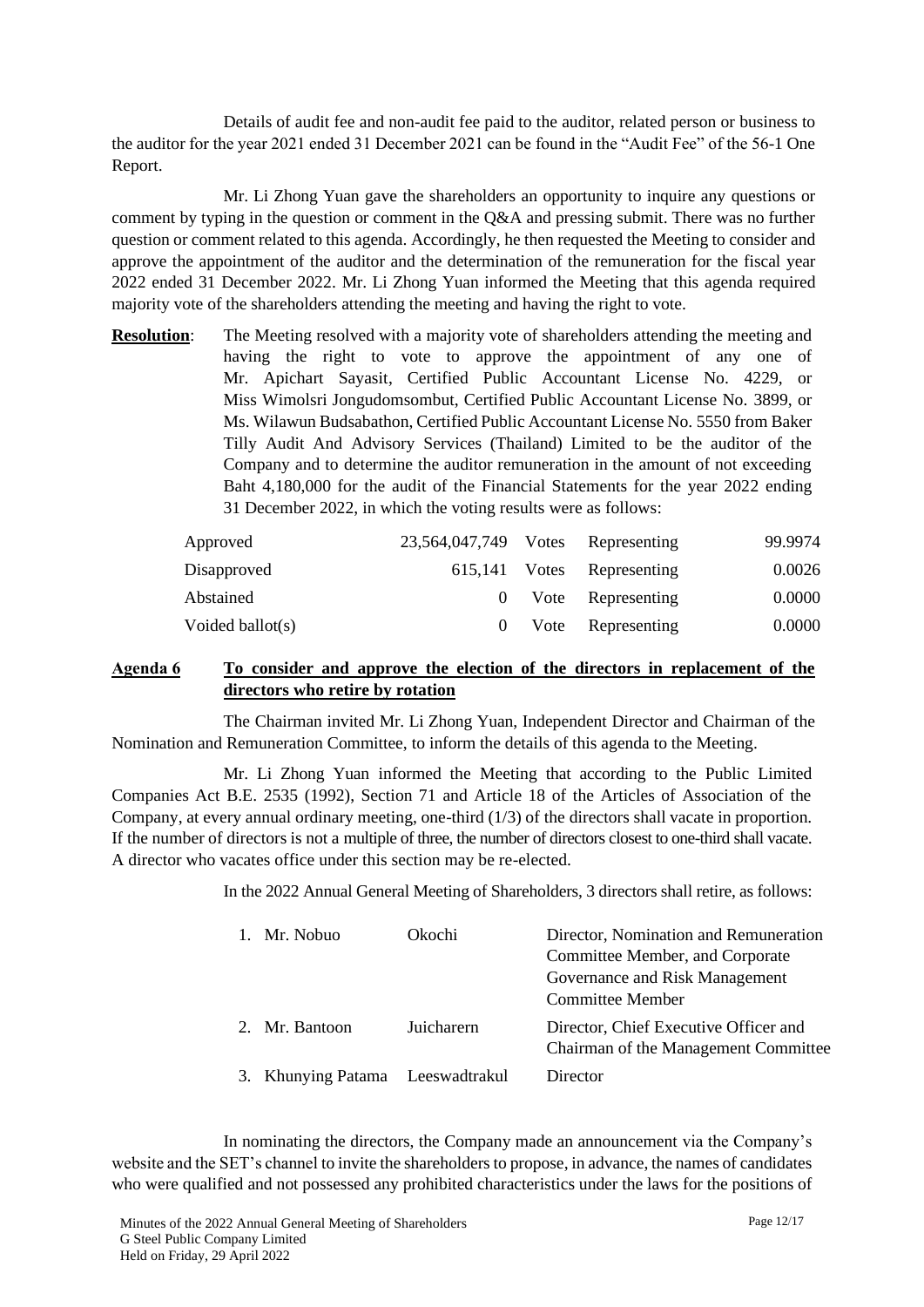the directors in the 2022 Annual General Meeting of Shareholders during 1 December 2021 to 28 January 2022. However, no person have been proposed by the shareholders.

The Nomination and Remuneration Committee has thus thoroughly and carefully carried out the screening processes under the Company's nomination criteria by taking into account of the qualifications, experience, skills and professional expertise, including the composition of the total number of directors of the Company as well as the efficiency and performance of the Company's directors in the past. It was of the view that all 3 directors had full qualifications and were suitable for the Company's business operations. Further, for the past period, all directors have performed duties as directors and members of sub-committee very well and extremely efficiently.

For the best interests of the Company, the Nomination and Remuneration Committee, excluding the directors who were proposed for re-election, casted their votes individually to propose to the Board of Directors to propose to the shareholders' meeting to consider the re-election of the 3 retired directors, i.e. Mr. Nobuo Okochi, who has been the Director, Nomination and Remuneration Committee Member and Corporate Governance and Risk Management Committee Member, since 17 February 2022 until now for 2 months, and whose term as the Director, Nomination and Remuneration Committee Member and Corporate Governance and Risk Management Committee Member would be in a total of 3 years 2 months if the re-appointment was approved by the Meeting; Mr. Bantoon Juicharern, who has been a Director, Chief Executive Officer and Chairman of the Management Committee since 17 February 2022 until now for 2 months, and whose term as a Director, Chief Executive Officer and Chairman of the Management Committee would be in a total of 3 years 2 months if the re-appointment was approved by the Meeting; and Khunying Patama Leeswadtrakul who has been a Director since 17 May 2002 until now for 19 years 11 months, and whose term as a Director would be in a total of 22 years 11 months if the re-appointment was approved by the Meeting. The 3 retired directors were proposed to be re-appointed as the directors of the Company for another term.

The profile of each retired director and definition and qualifications of Independent Director of the Company were submitted together with Meeting invitation.

Mr. Li Zhong Yuan gave the shareholders an opportunity to inquire any questions or comment by typing in the question or comment in the Q&A and pressing submit. There was no further question or comment related to this agenda. Accordingly, he then requested the Meeting to consider and approve the election of the directors in replacement of the directors who retire by rotation. Mr. Li Zhong Yuan informed the Meeting that this agenda required majority vote of the shareholders attending the meeting and having the right to vote.

In compliance with the Good Corporate Governance's practices in convening a shareholders' meeting, in this agenda, the shareholders were required to vote for the directors on individual basis.

**Resolution:** The Meeting resolved with a majority vote of shareholders attending the meeting and having the right to vote to approve the election of the directors in replacement of the directors who retire by rotation, in which the voting results were as follows:

| 1. Mr. Nobuo Okochi | Director.      |       | <b>Nomination</b> | and<br><b>Remuneration</b><br><b>Committee Member and Corporate Governance</b><br>and Risk Management Committee Member |
|---------------------|----------------|-------|-------------------|------------------------------------------------------------------------------------------------------------------------|
| Approved            | 23,564,662,669 | Votes | Representing      | 99.99999906                                                                                                            |
| Disapproved         | 221            | Votes | Representing      | 0.00000094                                                                                                             |
| Abstained           | $\theta$       | Vote  | Representing      | 0.00000000                                                                                                             |
| Voided ballot $(s)$ | $\theta$       | Vote  | Representing      | 0.00000000                                                                                                             |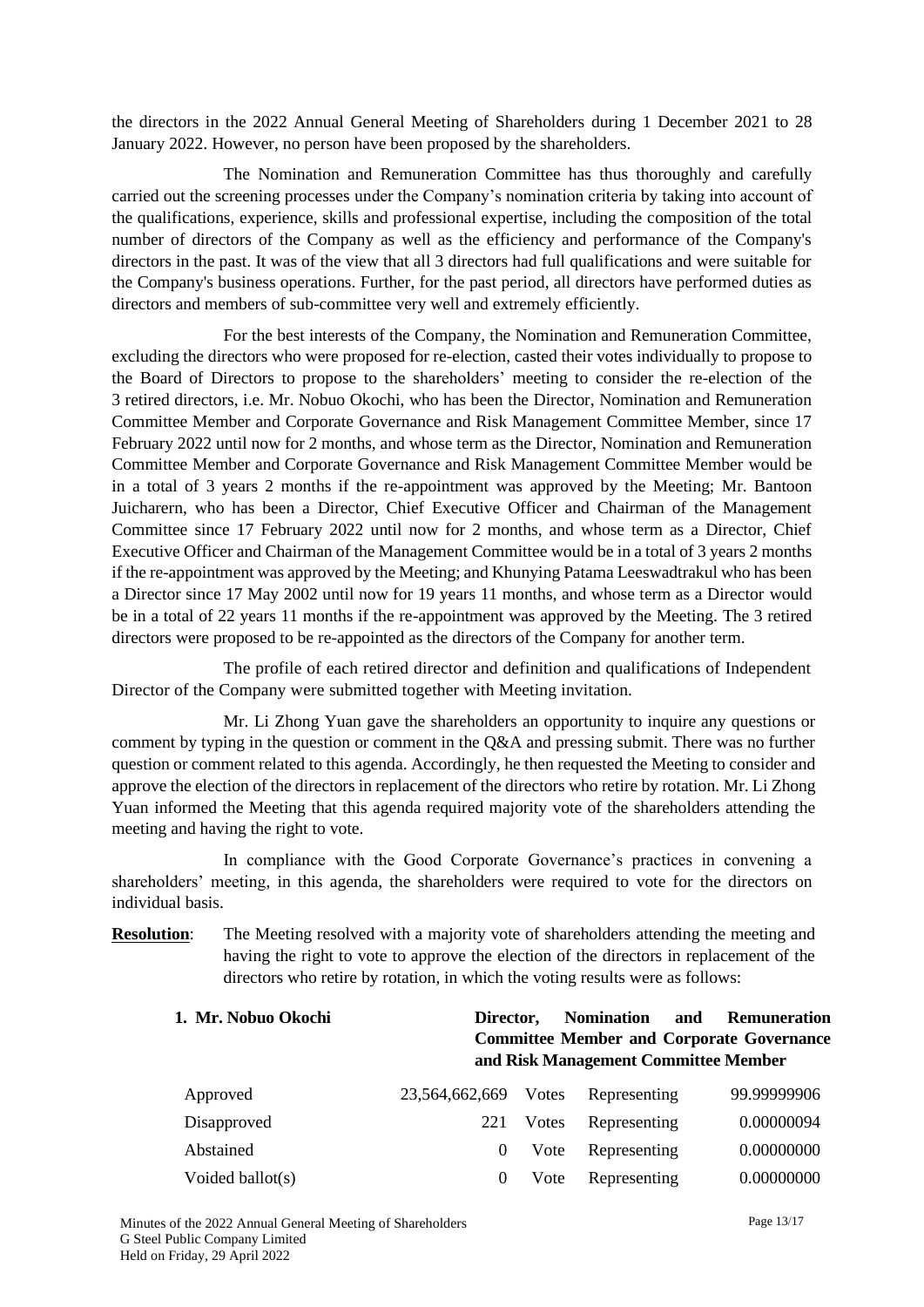### **2. Mr. Bantoon Juicharern Director, Chief Executive Officer and Chairman of the Management Committee**

| Approved         | 23,564,047,749 Votes Representing |                            | 99.9974 |
|------------------|-----------------------------------|----------------------------|---------|
| Disapproved      |                                   | 615,141 Votes Representing | 0.0026  |
| Abstained        |                                   | 0 Vote Representing        | 0.0000  |
| Voided ballot(s) |                                   | 0 Vote Representing        | 0.0000  |

# **3. Khunying Patama Leeswadtrakul Director** Approved 22,564,162,649 Votes Representing 99.997716

| Approved            | $23.504.102.049$ votes Representing |                            | 99.99787710 |
|---------------------|-------------------------------------|----------------------------|-------------|
| Disapproved         |                                     | 500,221 Votes Representing | 0.00212276  |
| Abstained           | 20                                  | Vote Representing          | 0.00000008  |
| Voided ballot $(s)$ |                                     | Vote Representing          | 0.00000000  |

## **Agenda 7 To consider and approve the determination of director's remuneration for the year 2022**

The Chairman invited Mr. Li Zhong Yuan, Independent Director and Chairman of the Nomination and Remuneration Committee, to inform the details of this agenda to the Meeting.

Mr. Li Zhong Yuan informed the Meeting that according to the Public Limited Companies Act, B.E. 2535 (1992), Section 90, a payment of remuneration of the directors shall be in accordance with the resolution of the meeting of shareholders based on a vote of not less than two-thirds of the total number of votes of the shareholders attending the meeting; and in order for the Board of Directors to receive appropriate and fair remuneration for their performance of duties.

In this regard, the Nomination and Remuneration Committee has therefore considered the director remuneration for the year 2022, by taking into account the benchmark rates of peers in the industry, as well as the Company's business expansion, the performance of the Company, including scope and responsibility as well as the performance of the Board of Directors and Sub-Committees, and endorsed the matter to be proposed to the Board of Directors for further proposal to the Meeting to approve the director remuneration for the year 2022, which was the same amount as the remuneration for the year 2021 approved by the 2021 Annual General Meeting of Shareholders. The details were as follows:

| <b>Position</b>           | <b>Fixed</b><br><b>Remuneration</b><br>(Baht/month) | <b>Monthly</b><br><b>Remuneration</b><br>(Baht/month) | <b>Meeting</b><br><b>Allowance</b><br>(Baht/Meeting) |  |  |  |  |  |
|---------------------------|-----------------------------------------------------|-------------------------------------------------------|------------------------------------------------------|--|--|--|--|--|
| <b>Board of Directors</b> |                                                     |                                                       |                                                      |  |  |  |  |  |
| Chairman                  | 60,000                                              | -                                                     | 6,250                                                |  |  |  |  |  |
| Director                  |                                                     | 20,000                                                | 5,000                                                |  |  |  |  |  |
| <b>Audit Committee</b>    |                                                     |                                                       |                                                      |  |  |  |  |  |
| Chairman                  | 60,000                                              | -                                                     | 6,250                                                |  |  |  |  |  |
| Member                    | -                                                   | -                                                     | 5,000                                                |  |  |  |  |  |
| Sub-Committees*           |                                                     |                                                       |                                                      |  |  |  |  |  |
| Chairman                  | -                                                   | -                                                     | 6,250                                                |  |  |  |  |  |
| Member                    | -                                                   | -                                                     | 5,000                                                |  |  |  |  |  |
| Other benefits            | -                                                   | -                                                     |                                                      |  |  |  |  |  |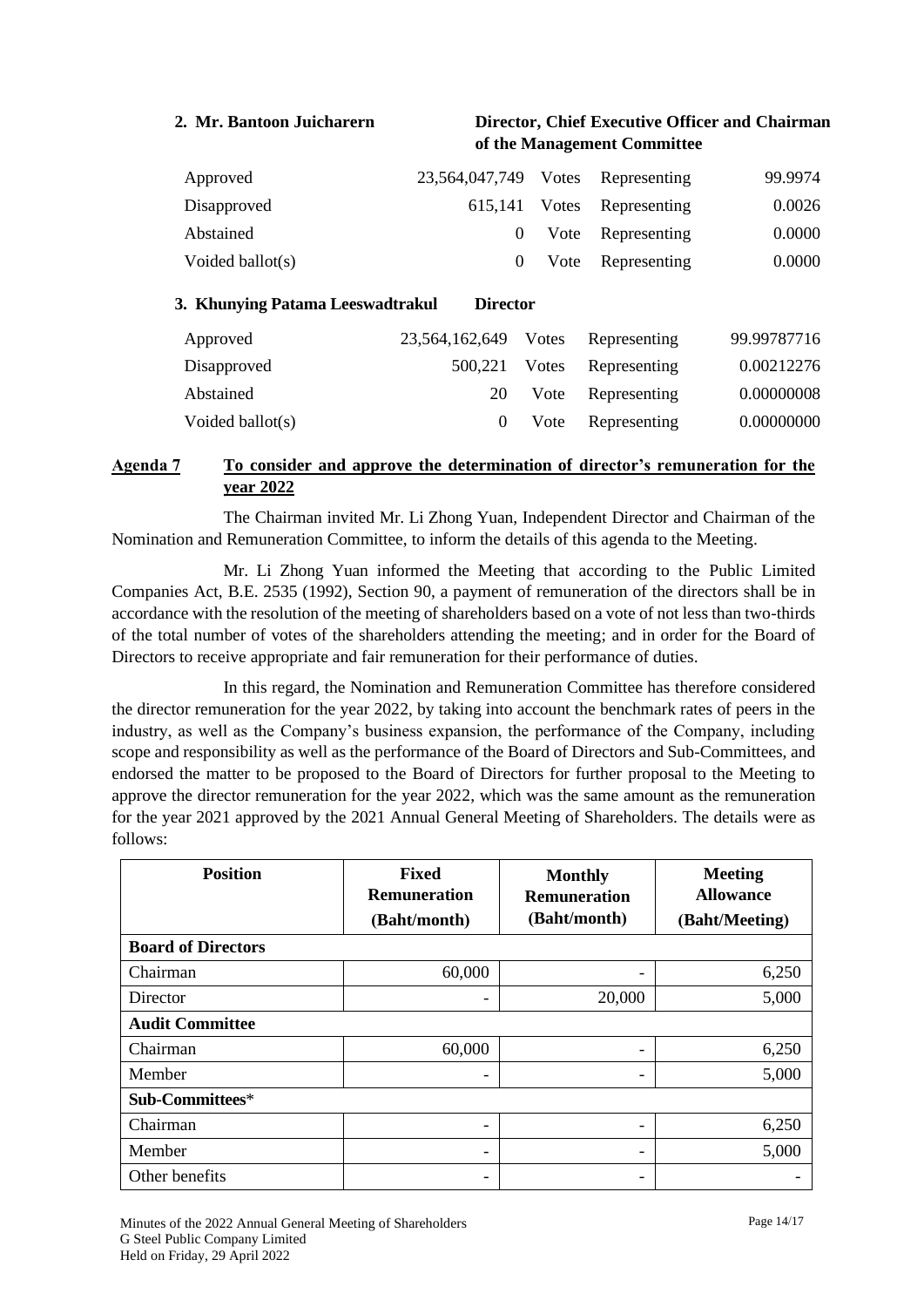## **Remark:**

\*Sub-Committees include Nomination and Remuneration Committee, Corporate Governance Committee and Risk Management Committee

Any directors holding executive position and receive salary shall not receive any of the remuneration stated in the above table. In the case where a director holds more than one position, such director shall only receive remuneration for the position with the highest remuneration.

Mr. Li Zhong Yuan gave the shareholders an opportunity to inquire any questions or comment by typing in the question or comment in the Q&A and pressing submit. There was no further question or comment related to this agenda. Accordingly, he then requested the Meeting to consider and approve the determination of director's remuneration for the year 2022. Mr. Li Zhong Yuan informed the Meeting that this agenda required approval by a vote of not less than two-thirds of the total number of votes of the shareholders attending the meeting.

**Resolution**: The Meeting resolved with voting of not less than two-thirds of the total number of votes of the shareholders attending the meeting to approve the determination of director's remuneration for the year 2022, in which the voting results were as follows:

| Approved         | 23,564,662,669 Votes | Representing           | 99.99999906 |
|------------------|----------------------|------------------------|-------------|
| Disapproved      |                      | 221 Votes Representing | 0.00000094  |
| Abstained        |                      | 0 Vote Representing    | 0.00000000  |
| Voided ballot(s) |                      | 0 Vote Representing    | 0.00000000  |

#### **Agenda 8 There was no matter proposed for consideration.**

The Chairman gave the shareholders an opportunity to inquire any questions or comment by typing in the question or comment in the Q&A and pressing submit. The questions and responses can be summarized as the following:

Mr. Huangchai Akkhawasakun, the shareholder, inquired about the reason why the Company's shares still could not be traded in the Stock Exchange of Thailand and the solution thereof.

Mr. Rajeev Jhawar, the Chief Financial Officer, explained that the Company had answered all the questions asked by the SET and the SET has forwarded the matter to the SEC on 19<sup>th</sup> July 2021. After that SEC had asked additional questions to the Company which they had already been answered completely by the Company. Moreover, the SEC and the SET had considered that the Company shall not consolidate the financial statements of GJ Steel to which the Company had already complied with. Therefore, the Company had tried its best to discuss with the SET and SEC who were the regulators of this matter in order for the Company's shares to be able to trade in the Stock Exchange of Thailand as quickly as possible.

Mr. Kachonsak Dilokkanlayakul, a shareholder, inquired whether the sale agreement with the NIPPON STEEL was completed.

Mr. Rajeev Jhawar, the Chief Financial Officer, explained that this process had already been completed.

Ms. Naengnoi Chairatanamanogorn, the shareholder, inquired about the methods for preventing conflicts of interests between the Company and NIPPON STEEL's affiliates that would trade with GJ Steel and the Company.

Mr. Bantoon Juicharern, the Chief Executive Officer, explained that since NIPPON STEEL and the Company did different business; NIPPON STEEL focused on hot-rolled steel for further cold-rolling and hot-rolled steel in the automobile industry. Therefore, its business did not overlap with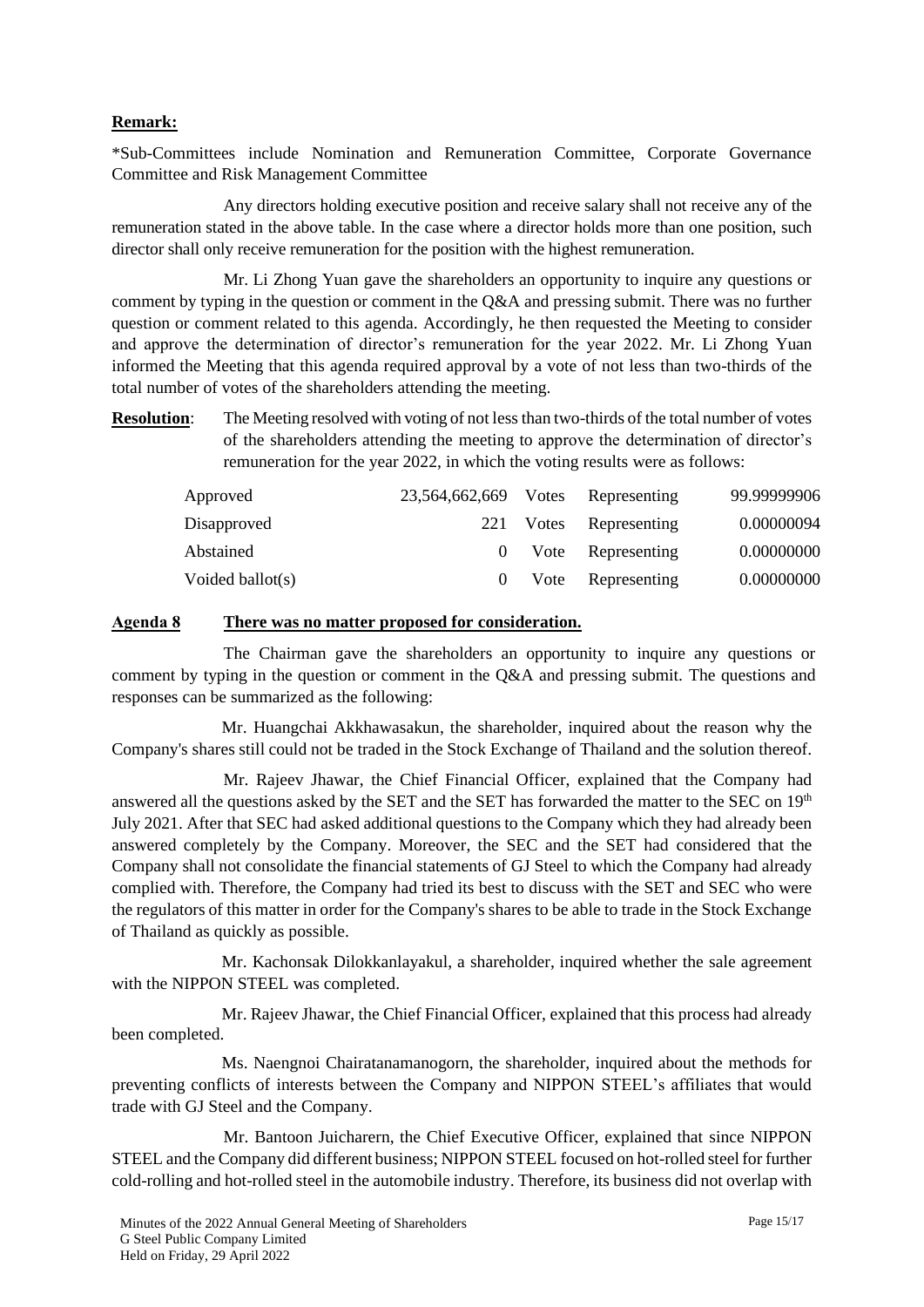the Company's so there was no conflict of interest at all. Moreover, NIPPON STEEL attached importance to Good Governance and the shareholders may trust in the prevention of conflicts of interests. As for NIPPON STEEL's network both in Thailand and overseas, it would be an opportunity to support the Company's business in the future and the support must not have conflicts of interests. Therefore, the Company's decision to utilize NIPPON STEEL's network would be for the best benefit of the Company and the shareholders.

Ms. Paveena Dejittikula, a shareholder, inquired about the performance trends for the year 2022 - 2023 after the change of new executives.

Mr. Bantoon Juicharern, the Chief Executive Officer, explained that due to the high volatility of current situation, it was very difficult to forecast. However, the management team would closely monitor the situation and take action to achieve the best possible results for the benefit of shareholders both in the short-term and long-term.

Mrs. Churairat Panyarachun, a shareholder, inquired that during  $2012 - 2014$ , the company had to close the factory due to one of the major problems being dumping of imported steel and volatility of steel market price was always a problem. How would the Company coordinate with the government on this matter while the importers were pushing for the liberalization of imports.

Mr. Bantoon Juicharern, the Chief Executive Officer, explained that the Company valued free trade and fair competition principles. The Company would coordinate with the government as appropriate.

Mr. Krisanun Kavalee, a shareholder, inquired whether the Company has any plan to increase the production of hot-rolled steel sheets in 2022 and if so, how much.

Mr. Bantoon Juicharern, the Chief Executive Officer, explained that due to the high volatility of current situation, it was very difficult to forecast. However, the management team would closely monitor the situation, try to maintain market share, and control production costs as well as finding opportunities to export and increasing prices to compensate for the higher costs in order to maintain reasonable profits which would be beneficial to the shareholders.

Mr. Huangchai Akkhawasakun, the shareholder, inquired whether the Company have any plans to increase its production capacity.

Mr. Bantoon Juicharern, the Chief Executive Officer, explained that for the short-term and medium-term plans, the Company would improve the machine by focusing on quality and production stability. In the past, machinery was in the condition that needed to be retrofitted urgently. The Company would also seek for the opportunities to export. Once the short-term and medium-term missions were performed as expected, in the next phase, the Company would try to increase production capacity, expand export and increase the utilization rate of the machine.

Mr. Huangchai Akkhawasakun, the shareholder, inquired whether the crisis in Ukraine would result in a positive factor to the profit margin of the Company.

Mr. Rajeev Jhawar, the Chief Financial Officer, explained that at the present, besides to the war between Russia and Ukraine, there were also other factors, e.g. a lockdown in China and inflation issues almost all over the world. These did not only result in volatility of steel prices but also the fluctuation of the costs and expenses. Therefore, the Company must put more attempt to maintain profit margin and the difference in the profit as much as possible.

Mr. Huangchai Akkhawasakun, the shareholder, inquired about the new management team's plans to manage the Company's accumulated losses.